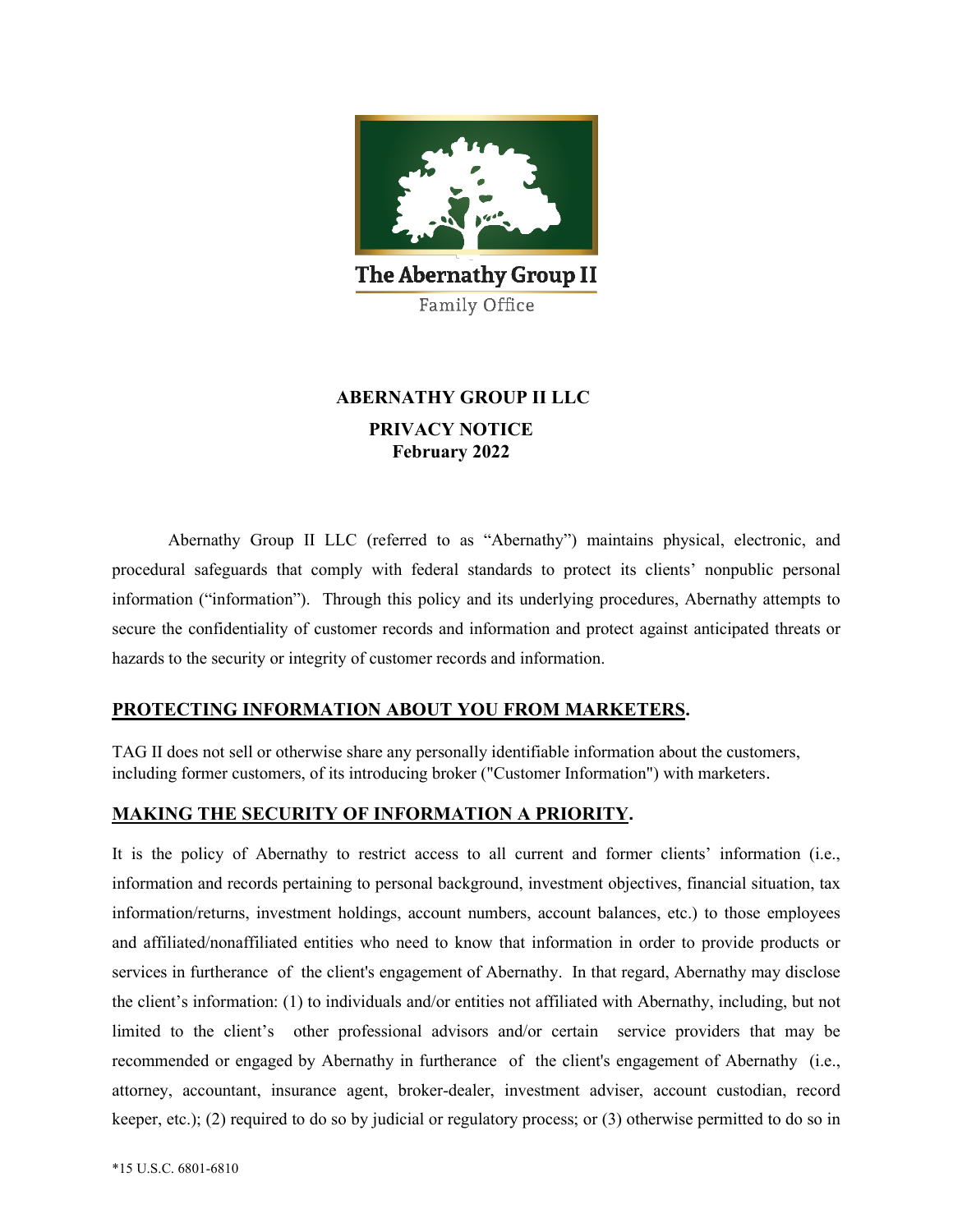accordance with the parameters of applicable federal and/or state privacy regulations. The disclosure of information contained in any document completed by the client for processing and/or transmittal by Abernathy to facilitate the commencement/continuation/termination of a business relationship between the client and/or between Abernathy and a nonaffiliated third party service provider (i.e., broker-dealer, investment adviser, account custodian, record keeper, insurance company, etc.), including, but not limited to, information contained in any document completed and/or executed by the client in furtherance of the client's engagement of Abernathy (i.e., advisory agreement, client information form, etc.), shall be deemed as having been automatically authorized by the client with respect to the corresponding nonaffiliated third party service provider.

# **COLLECTING INFORMATION.**

We collect and use various types of information to service your accounts, save you time and money and better understand your needs.

Customer Information we collect is defined as the following five types:

1-Information you provide to us on applications and through other means, such as your assets, income, and debts.

2-Information about your transactions and account experience with us or our family of companies, such as your account balance or transaction history; or information about any communication between us.

3-Information from a consumer report, such as information regarding your credit-worthiness or credit history.

4-Information from other outside sources regarding their employment, credit or other relationship with you or verifying representations made by you, such as your employment history or loan or credit card balances.

5-Other general information we obtain about you that is not assembled for the purposes of determining your eligibility for any product or service, such as demographic information.

#### **SHARING INFORMATION WITH COMPANIES THAT WORK FOR US.**

If you are a new client, we may begin sharing the information on the day you sign our advisory agreement. When you are no longer a client, we may continue to share your information as described in this notice.

We may share all five types of Customer Information with companies that work for us, including affiliates, to provide you products and services that you've requested or already have with us. We share the information needed to provide those products and services and to provide a good customer experience. These companies may include financial service providers such as insurance companies and payment processing companies, and nonfinancial companies such as check printing and data processing companies. These companies might assist us, for example, in fulfilling your service request, processing your transaction, or mailing account statements. All of these companies act on our behalf, are